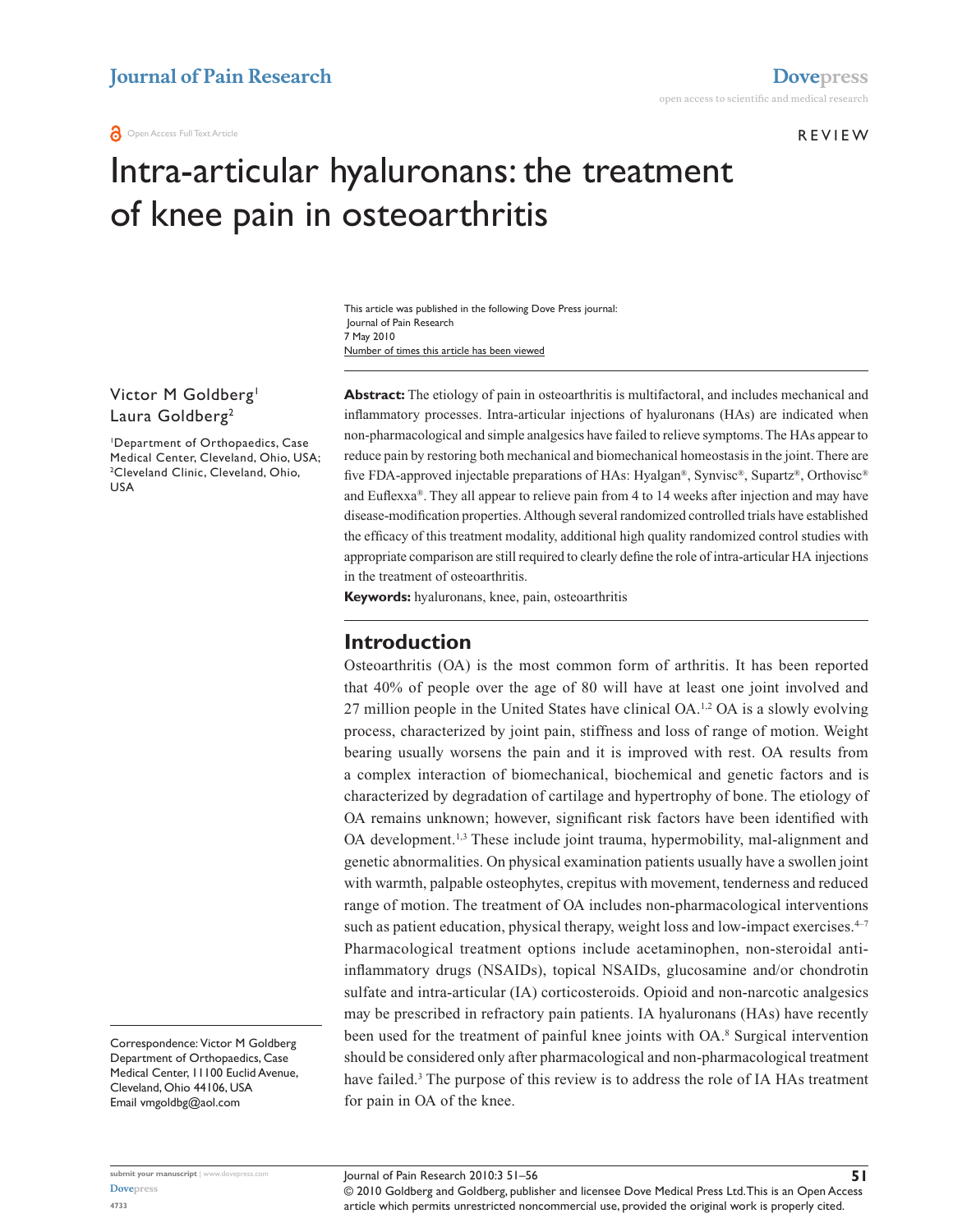# **Pain mechanism in OA**

The etiology of pain in the joint with OA is complex but a brief summary of the pathophysiology of pain production is helpful to understand the role of HAs in its treatment.<sup>1</sup> Studies have identified the three major types of pain. Acute pain is directly associated with the activation of peripheral nerve receptors. Chronic pain is associated with an ongoing inflammation of peripheral tissues.<sup>9</sup> When there is a significant chronic pain, damage occurs to the pain pathways either peripherally or centrally, which results in the third type of pain, neuropathic.10 Synovial joints are innervated by nerves that originate in primary sensory neurons located in the dorsal root ganglion.<sup>11</sup> The tissues of synovial joints that are innervated by nerve endings are the capsule, ligaments, synovial membrane and subchondral bone. Hyaline cartilage does not have nerve endings. The nerves of the synovial joint are sensitive to the detection of both noxious and non-noxious stimuli. Activation of the nerve endings can begin with any mechanical, chemical, or thermal process. The pathophysiology of OA involves the release of a large number of inflammatory mediators and these directly act on the nerve endings and reduce their threshold to pain recognition.11 The result is an enhanced discharge of nerve impulses that are perceived as a painful stimuli. IA HAs have been shown to have a pain-reduction effect through a number of mechanisms which will be discussed later.

# **Hyaluronans**

Hyaluronan or hyaluronic acid (HA) is a complex glycosaminoglycan composed of repeated disaccharide units to form a linear polymer. It is widely present in mammalian tissues and has the highest concentration in synovial fluid. Its function in the diarthrodial joint is both mechanical and metabolic. HA provides important viscoelasticity and lubricating properties to synovial fluid, thereby reducing articular cartilage wear.10 Further, HA molecules restrict large plasma protein from entering into the synovial fluid while facilitating the passage of small molecules into the joint for maintenance of nutrition.12 The synthesis of HA in OA is disrupted by increased levels of pro-inflammatory cytokines, free radicals and proteinases, resulting in an HA with a significantly reduced molecular weight, more molecular polydisaccharides, and a reduction in synovial fluid viscoelasticity.12 This abnormal hyaluronic acid increases the potential for articular cartilage wear and accelerates progression of the disease. The progression of OA results from the disruption of the mechanical, biochemical and homeostasis of the diarthrodial joint, in part provided by ultra-high molecular weight HA. HA functions in articular cartilage as a supramolecular aggregate to retain proteoglycans, aggrecan and link protein. It therefore acts as a scaffold for these important extracellular matrix molecules. Loss of this normal HA disrupts cartilage matrix stability and perpetuates the destruction of the articular cartilage. Mechanically HA provides viscoelastic properties to the joint allowing for normal fluid flow, lubrication and smooth joint motion. When the ultra-molecular weight HA is enzymatically cleaved by the increased levels of the proteinases observed in OA, the lower-molecular-weight HA no longer can maintain the mechanical integrity of the joint. Further, this lower-weight HA may be proinflammatory, further accelerating the disease. The goals of IA HA injections are to improve function, reduce pain and possibly modify disease activity. Potential disease-modifying activities of the HA include promotion of healing and repair by stimulating chondrocyte growth, decreasing apoptosis and stimulating synthesis of cartilage matrix components: collagen, proteoglycans and endogenous hyaluronans.<sup>12–14</sup> There are data that suggests a potential inhibition of the synthesis and activity of the chondrodegradating enzymes, eg, metalloproteinases as well as the inhibition of matrix destructive inflammatory processes.<sup>15-17</sup>

Exogenous HA with a molecular weight of 500 to 4000 kDa increases synovial fluid viscosity and enhances shock absorption and the lubricating capabilities of synovial fluid.<sup>18</sup> HA has been shown to have an effect on reducing pain by several mechanisms.19 HA binds neuropeptides, creating a boundary layer around nocireceptors which is one mechanism to reduce pain. Additional mechanisms that potentially can reduce pain in OA include inhibition of inflammatory mediators, eg, cytokines and prostaglandin. HA has been shown to stimulate endogenous HA synthesis by synovial sites through CD 44 receptor binding.<sup>12,20</sup> Exogenous HA downregulates matrix metalloproteinase-3 expression and inhibit metalloproteinase synthesis which results in decreased cartilage destruction. Exogenous HA restores metabolic homeostasis thereby enhancing synovial fluid flow and reducting pain. The synergistic effect of exogenous HAs reduces the mechanical, chemical or thermal noxious stimuli to the innervated tissues of the synovial joint restoring normal homeostasis and reducing pain and stiffness.

# **HAs in clinical use**

There are currently five FDA-approved injectable preparations of HAs used for the painful knee in OA: Synvisc®, Hyalgan®, Supartz®, Orthovisc® and Euflexxa®. Table 1 summarizes their product characteristics.<sup>21-24</sup>

**52**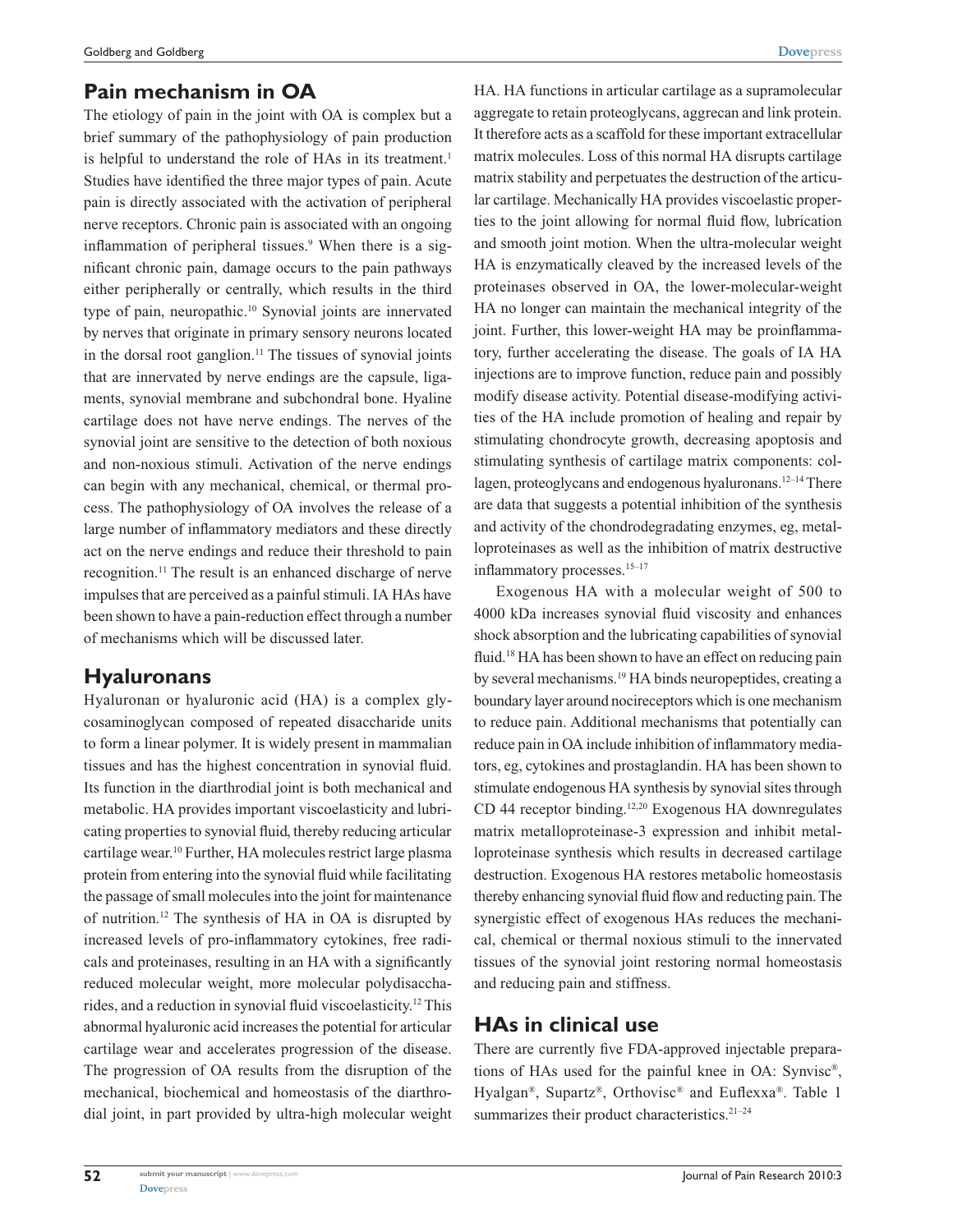| <b>Product distributor</b>      | Manufacturing                      | <b>Active ingredient</b>                         | <b>Number</b><br>injections per<br>course | Molecular<br>weight (kDa) | Labeling<br>precaution on<br>efficacy/safety |
|---------------------------------|------------------------------------|--------------------------------------------------|-------------------------------------------|---------------------------|----------------------------------------------|
| Hyalgan (Sanofi-Aventis)        | Naturally derived,<br>purified HA  | I% sodium<br>hyaluronate (20 mg)                 | 3 or 5                                    | 500-730                   | <b>No</b>                                    |
| Synvisc (Genzyme<br>Biosurgery) | Hylan polymers<br>derived from HA  | 0.8% sodium<br>hyaluronate<br>derivative (16 mg) | $1(6 mL)$ or<br>3(2 mL)                   | $6000 + gel$              | No                                           |
| Supartz (Smith and<br>Nephew)   | Naturally derived,<br>purified HA  | I% sodium<br>hyaluronate (25 mg)                 | 3 or 5                                    | $620 - 1170$              | Yes                                          |
| Orthovisc (DePuy Mitek)         | Naturally derived,<br>purified HA  | 0.7% sodium<br>hyaluronate (30 mg)               | $3$ or $4$                                | 1100-2900                 | Yes                                          |
| Euflexxa (Ferring)              | Fermented, bacterial<br>derived HA | I% sodium<br>hyaluronate (20 mg)                 | 3                                         | 2400-3600                 | Yes                                          |

**Table 1** US-approved hyaluronan (HA) therapies: summary of product profiles

**Notes:** Product profiles based on package insert of Hyalgan (2001), Synvisc (2006), Synvisc I (2008), Supartz (2004), Orthovisc (2005), Euflexxa (2005).

The available HAs range in molecular weight from 500 to 6000 kDa. HAs with molecular weights less than 500 kDa have not been effective in either pain relief or improvement of function. The active ingredients are sodium hyaluronate in a concentration of about 20 mg per dose. The recommended number of injections per course range from a single injection for Synvisc to five for Hyalgan or Supartz. The total dose of HA per series varies from 45 mg for Orthovisc to 125 mg for Supartz. There have been no well done randomized controlled head-to-head studies reported, so conclusions on the outcomes of different dosages are difficult to make. Hyalgan, Synvisc, Supartz and Orthovisc are naturally derived products from purified HA extracted from rooster comb. Euflexxa and the recently introduced Supartz are made by a different process in which their HA is derived from an engineering-based process that extracts HA from fermented bacterial sources.

The current guidelines for the treatment of OA of the knee suggest the use of IA HAs for the treatment of pain in patients who have failed to respond adequately to nonpharmacological therapy as well as simple analgesics.<sup>1,3–5,7</sup> IA HAs are contra-indicated if there is known hypersensitivity to HA preparations, if there is a IA infection or a skin problem in the area of the injection site. As a class the HAs are relatively safe with no significant systemic adverse events. There have been no drug interactions reported.<sup>25</sup>

Five meta-analyses have been published on IA HA treatment in knee OA with the primary outcome being pain relief.25–29 Table 2 summarizes these meta-analyses. In general the studies support the efficacy of IA HAs in reducing pain; however, the data indicate only a small but clinically important effect. The outcome metrics of most studies centered upon the improvement of pain measures,

eg, WOMAC A or VAS scores; however, in some studies when function was also assessed usually by WOMAC Scores, similar parallel improvements of function and stiffness were seen. The improvement did not last beyond 14 weeks after treatment and the effect size was no more than 0,3. Issues that reduce the value of these meta-analyses include the lack of head-to-head comparisons, the high variability because of different outcome measures and the use of different outcome scales. One study has suggested that IA HA injections provide a longer-term pain benefit than IA corticosteroids.<sup>8</sup> The recent introduction of Synvisc I, a single 6 mm injection of Hyalan G-F 20, was shown to be effective in a randomized, doubleblind placebo controlled trial. This is a unique formulation and demonstrated after one injection a significant decrease in WOMAC A pain scores.30

The 2006 Cochrane Review reviewed 76 trials, and is the most comprehensive review to date.<sup>7</sup> Many different HA products were examined for effects from 1 to 52 weeks. In assessing the pooled effect size in comparison to placebo at 1 to 4 weeks after treatment, the reduction in pain was significant and physical function also improved as joint stiffness declined. There is considerable diversity in the outcomes between many of these trials. Previous data had suggested that the higher-molecular-weight products had a greater efficiency, especially in pain relief, but recent studies indicated that the pooled effect size of higher molecular weights were not more effective in relieving pain.14,15,18,19,25,31 Further, the data suggested that pain reduction diminished with time and was no longer significant after 14 weeks. A number of trials have compared IA HAs to IA corticosteroids.4,32–34 The data indicate that IA corticosteroids significantly improveed pain during the first 4 weeks after injection but that IA HAs were shown to be more effective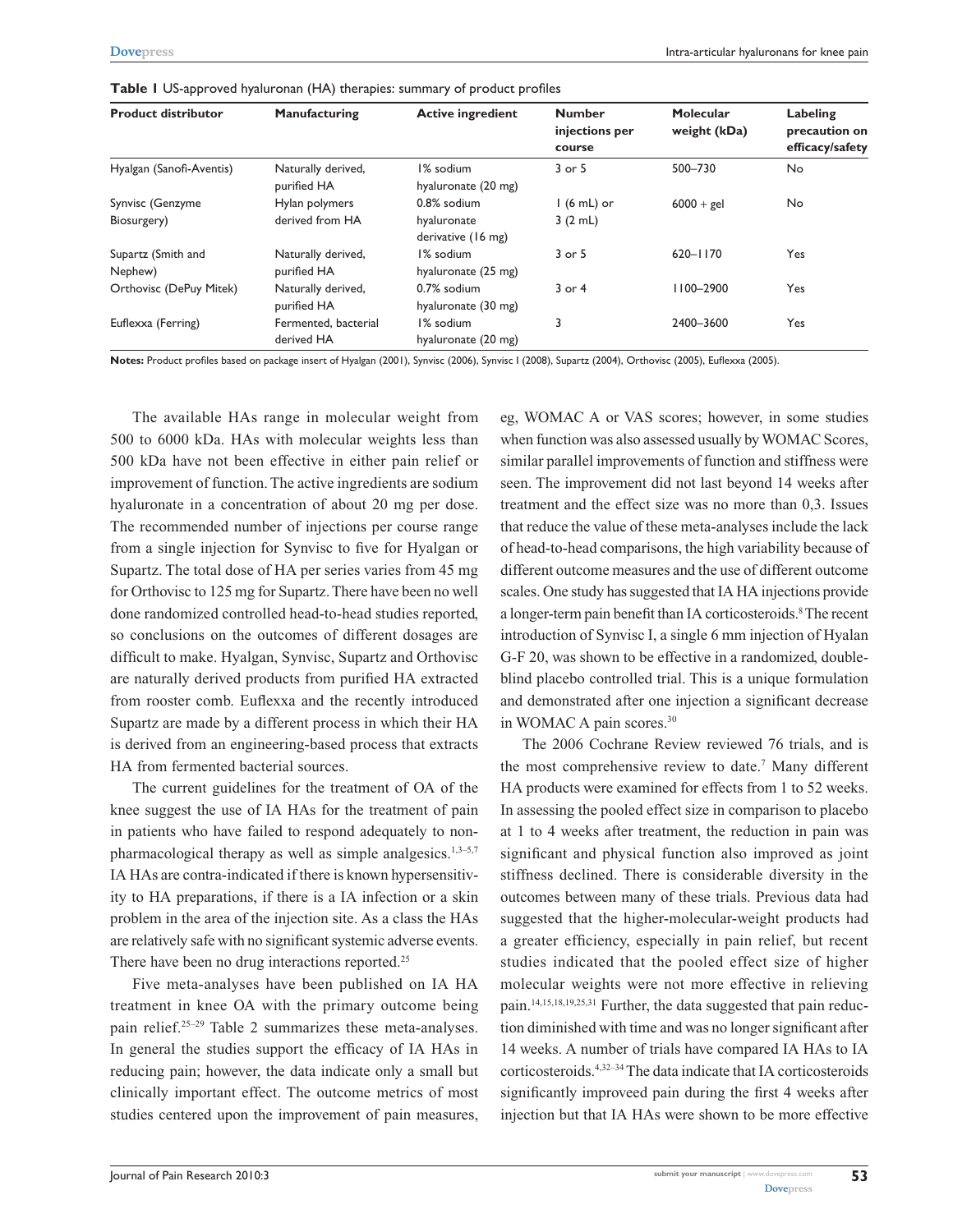**Table 2** Intra-articular hyaluronan therapy in knee osteoarthritis: summary of meta-analyses

| <b>Reference</b>             | Lo <sup>27</sup>                                         | Wang <sup>29</sup>                   | Arrich <sup>26</sup>                                                                 | Modawal <sup>28</sup>                                                                                                                                                  | Bellamy <sup>25</sup>                                                          |
|------------------------------|----------------------------------------------------------|--------------------------------------|--------------------------------------------------------------------------------------|------------------------------------------------------------------------------------------------------------------------------------------------------------------------|--------------------------------------------------------------------------------|
| Total no. of<br>studies      | 22                                                       | 20                                   | 22                                                                                   | П                                                                                                                                                                      | 76                                                                             |
| Efficacy outcome<br>measures | Effect size (change<br>from baseline pain<br>vs placebo) | Mean difference,<br>ASPID vs placebo | WMD in pain<br>during/after<br>exercise (VAS) vs<br>control                          | <b>VAS</b>                                                                                                                                                             | WMD in pain on<br>weight bearing<br>vs placebo                                 |
| Key pooled<br>results        | Effect size: 0.32<br>(P < 0.001)                         | Mean difference<br>for ASPID: 13.4%  | WMD 10-14 wk:<br>$-4.3$ mm (P = 0.013)<br>WMD 22-30 wk:<br>$-7.1$ mm ( $P = 0.013$ ) | <b>WMD</b><br>5-7 wk: 17.6<br>$(95\%$ Cl, $+7.5$ , $+28.0$ )<br>8-12 wk: 18.1<br>$(95\% \text{ Cl}, +6.3, +29.9)$<br>15-22 wk: 4.4<br>$(95\% \text{ Cl}, -15.3, 24.1)$ | % Change 5-13 wk:<br>$+26\%$ for pain;<br>$+23\%$ for function                 |
| Conclusion                   | Small treatment<br>effect                                | Safe and effective                   | Not effective in<br>measured outcomes                                                | Moderately effective at<br>5-10 wk, not effective<br>at 15-22 wk                                                                                                       | Effective treatment for<br>pain, function, pt, global<br>assessment at 5-13 wk |

**Abbreviations:** ASPID, adjusted sum of pain intensity differences; WMD, weighted mean difference; VAS, visual analog scale; pt, patient.

from 5 to 13 weeks post-injection. Pain relief was greatest following IA corticosteroids at 2 weeks, but not at 4 weeks after injection. By contrast IA HAs demonstrated superior reduction in pain at 8 weeks and continued to be significant until 14 weeks after the injections.

IA HAs have an excellent safety profile with few serious side-effects.<sup>25</sup> Systemically there is no differences observed in gastrointestinal and cardiovascular events between HAs and controls. There have been reported a number of local adverse events such as transient pain and swelling at the injection site and in some circumstances, IA injections of HAs were followed by a greater frequency of pain and swelling when compared to placebo.<sup>9,35-37</sup> Pseudoseptic reactions after injections have been reported primarily with Hylan G-F 20 treatment.<sup>38</sup> Pseudosepsis is characterized by a severe inflammatory response in the joint with significant cellular infiltration and painful effusion occurring within 72 hours after the injection. It usually occurs after a second or third injection in the treatment course and appears similar to an infectious process or a gouty response so that sepsis or pseudogout should be excluded. The synovial fluid may have a high number of mononuclear cells with some neurophils, but with an increased number of eosinophils and macrophages.6 It generally is not self limiting and requires some clinical intervention such as arthrocentesis and an IA steroid injection, with the addition of oral NSAIDs. If there is a concern about infection, while awaiting cultures, one should consider administering prophylactic oral antibiotics. If the condition does continue to deteriorate, intravenous antibiotics may be indicated. If a chronic granuloma develops, surgical intervention may be required. Data from clinical and

pre-clinical studies suggest that there is an immunological basis for this reaction; however, more studies in this area are needed to substantiate this mechanism and their long-term consequences.38

IA HAs are indicated in the US for use in knee OA. However, there have been a number of physician directed uses of HA in other joints. Qvistgaard in a randomized controlled trial of HA compared to isotonic saline in hip OA demonstrated a significant improvement in pain and an overall improvement in clinical activities.<sup>39</sup> Another study utilizing a population of patients who were total hip replacement candidates demonstrated a significant improvement in both pain and Harris Hip Scores.<sup>40,41</sup> More randomized control trials are necessary to establish the risk/benefit of the use of IA HAs in hip OA. Other joints have been studied including the carpal-metacarpal joint, shoulder and ankle.<sup>42–44</sup> The results have been variable and it is difficult to conclude anything from these studies without further randomized control trials. One orthopedic application is the injection of HA in the post-arthroscopy period to enhance pain and accelerate rehabilitation. One recent study evaluated the safety and efficacy of a highmolecular-weight sodium hyaluronate after a knee arthroscopy for treatment of a symptomatic meniscus tear.45 The study utilized 3 injections after arthroscopy and randomized patients into a group treated with the IA HA compared to a group using only acetaminophen, up to 1000 mg 4 times a day. The patients in the treated groups 3 and 6 months after surgery had significantly less pain and more flexion than the comparative control group. This is an area that is fertile for additional randomized controlled trials.

**54**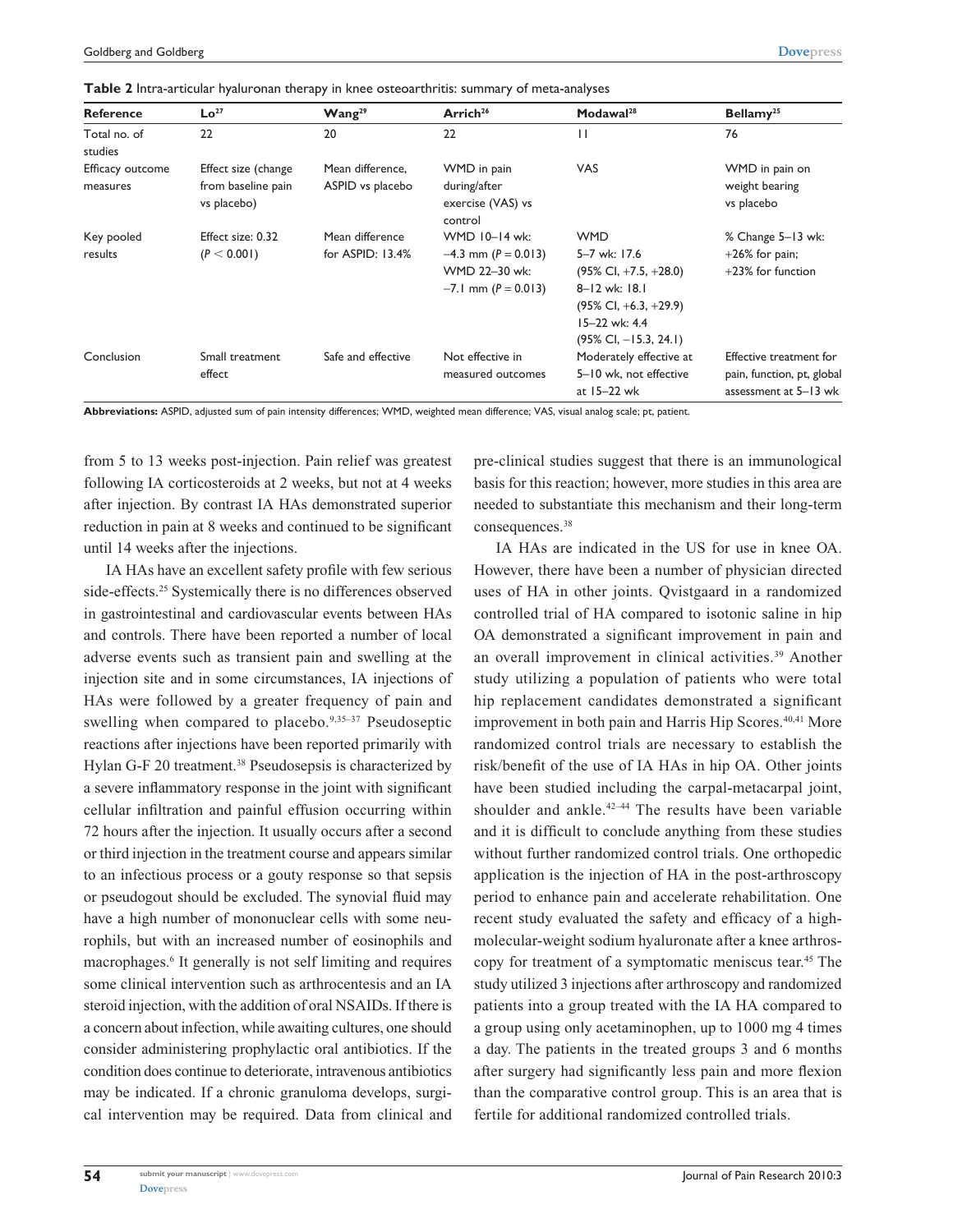In conclusion pain is a central symptom of OA and requires an integrated approach to it's treatment. Both nonpharmacological and pharmacological treatments offer the best chance for pain relief. Pharmacological treatments include NSAIDs, cox-2 inhibitors, opioids, anti-inflammatory creams and IA corticosteroids. IA corticosteroids have been shown to be effective in relieving pain during the first 2 weeks after treatment. IA HA injections have a longer onset of action and longer duration of effect. The exact mechanism of action is still to be delineated, although it is clear that IA HA reduces pain through its effect on peripheral pain receptors as well as an impact on the synovial tissue and its role in enhancing the viscoelastic properties of synovial fluid. Although there have been many studies, there still is a need for additional high quality, randomized control trials with placebos or comparators to clearly delineate the role of IA HA in the treatment of pain in OA. The use of IA HA in other joints requires additional well structured clinical studies.

# **Disclosures**

One or more of the authors is a consultant for Ferring Pharmaceuticals and has/will receive compensation.

#### **References**

- 1. Manek NJ, Lane NE: Osteoarthritis current concepts in diagnosis and management. *Am Fam Physician*. 2000;61(6):1795–1804.
- 2. Lawrence RC, Felson DT, Helmick CG, et al. Estimates of the prevalence of arthritis and other rheumatic conditions in the United States. Part II. *Arthritis Rheum*. 2008;58(1):26–35.
- 3. Kelly MA, Goldberg VM, Healy WL, Pagnano MW, Hamburger MI. Osteoarthritis and beyond: a consensus on the past, present, and future of hyaluronans in orthopedics. *Orthopedics*. 2003;26(10):1064–1079; quiz 1080–1081.
- 4. Neustadt DH, Altman R: Intra-articular therapy. In: Moskowitz RW, Altman RD, Hochberg, MC, Buckwalter JA, Goldberg VM, editors. Osteoarthritis: Diagnosis and Management/Surgical Management. 4th ed. Philadlphia, PA: Lippincott Williams & Wilkins. 2002; 287–302.
- 5. Zhang W, Moskowitz RW, Nuki G, et al. OARSI recommendations for the management of hip and knee osteoarthritis, Part II: OARSI evidence-based, expert consensus guidelines. *Osteoarthritis Cartilage*. 2008;16(2):137–162.
- 6. Recommendations for the medical management of osteoarthritis of the hip and knee: 2000 update. American College of Rheumatology *Arthritis Rheum*. 2000;43(9):1905–1915.
- 7. Zhang W, Moskowitz RW, Nuki G, et al. OARSI recommendations for the management of hip and knee osteoarthritis, part I: critical appraisal of existing treatment guidelines and systematic review of current research evidence. *Osteoarthritis Cartilage*. 2007;15(9):981–1000.
- 8. Divins JG, Zazulak BT, Hewett TE: Viscosupplementation for knee osteoarthritis: a systematic review. *Clin Orthop Relat Res*. 2007;445:113–122.
- 9. Han F, Ishiguron N, Ito T, et al: Effects of sodium hyaluronate on experimental osteoarthritis in rabbit knee joints. *Nagoya J Med Sci*. 1999;62(3–4):115–126.
- 10. Balazs EA, Denlinger JL: Viscosupplementation: a new concept in the treatment of osteoarthritis. *J Rheumatol Suppl*. 1993;39:3–9.
- 11. Belmonte C: Signal transduction in nocicptors; general principles In: Belmonte C, Cervero F, editors. Neurobiology of Nociceptors. Oxford, England: Oxford Unviersity Press. 1996;241–257.
- 12. Goldberg VM, Buckwalter JA: Hyaluronans in the treatment of osteoarthritis of the knee: evidence for disease-modifying activity. *Osteoarthritis and Cartilage*. 2005;31:216–224.
- 13. Yoshioka M, Shimizu C, Harwood FL, et al: The effects of hyaluronan during the development of osteoarthritis. *Osteoarthritis Cartilage*. 1997;5:251–260.
- 14. Kikuchi T, Yamada H, Shimmei M: Effect of high molecular weight hyaluronan on cartilage degradation in a rabbit model of osteoarthritis. *Osteoarthritis Cartilage*. 1996;4:990110.
- 15. Ghosh P, Guidolin D: Potential mechanism of action of intra-articular hyaluronan therapy in osteoarthritis: are the effects molecular weight dependent? *Semin Arthritis Rheum*. 2002;32:10–37.
- 16. Takahashi K, Goomer RS, Harwood F, et al: The effects of hyaluronan on matrix metalloproteinase-3 (MMP-3), interleukin-1β, and tissue inhibitor of metalloproteinase-1 (TIMP-1) gene expression during the development of osteoarthritis. *Osteoarthritis Cartilage*. 1999;8:182–190.
- 17. Takahashi K, Hashimoto S, Kubo T, et al: Effect of hyaluronan on chondrocyte apoptosis and nitric oxide production in experimentally induced osteoarthritis. *J Rheumatol*. 2000;27:1713–20.
- 18. Ghosh P, Kipic B, Smith MM, et al: The viscosity and elasticity of synovial fluids from osteoarthritis joints are improved 5 weeks post treatment by 5 intra-articular injections of hyaluronan with a molecular weight (MW) of 0.5–0.730 a 10<sup>6</sup> but not by a preparation with MW of  $3.0-6.9 \times 10^6$  Da. Annual European Congress of Rheumatology (EULAR). Stockholm, Sweden, 2002.
- 19. Goroh S, Onaya J, Abe M, et al: Effects of the molecular weight of hyaluronic acid and its action mechanisms on experimental joint pain in rats. *Ann Rheum. Dis*. 1993;52(11):817–822.
- 20. Balazs EA, Watson D, Duff IF, Roseman S. Hyaluronic acid in synovial fluid. I. Molecular parameters of hyaluronic acid in normal and arthritis human fluids. *Arthritis Rheum*. 1967;10(4):357–376.
- 21. Orthovisc® (sodium hyaluronate) (prescribing information) Bridgewater, NJ: Ortho Biotech Products, LP: 2004.
- 22. Synvisc® (hylan G-F 20) (prescribing information) Philadelphia, PA: Wyeth-Ayerst, 2003.
- 23. Hyalgan® (sodium hyaluronate) (prescribing information) New York, NY: Sanofi Pharmaceuticals, Inc, 2001.
- 24. Supartz® (sodium hyaluronate) (prescribing information). Tokyo, Japan: Seikagaku Corp. 2001.
- 25. Bellamy N, Campbell J, Robinson V, et al: Viscosupplementation for the treatment of osteoarthritis of the knee. Cochrane Database Syst Rev. 2-CD005321, 2006.
- 26. Arrich J, Piribauer F, Mad P, Schmid D, Klaushofer K, Mullner M. Intraarticular hyaluronic acid for the treatment of osteoarthritis of the knee: systematic review and meta-analysis. *CMAJ*. 2005;172(8):1039–1043.
- 27. Lo GH, LaValley M, McAlindon T, Felson DT. Intra-articular hyaluronic acid in treatment of knee osteoarthritis: a meta-analysis. *JAMA*. 2003;290(23):3115–3121.
- 28. Modawal A, Ferrer M, Choi HK, Castle JA. Hyaluronic acid injections relieve knee pain. *J Fam Pract*. 2005;54(9):758–767.
- 29. Wang CT, Lin J, Chang CJ, Lin YT, Hou SM. Therapeutic effects of hyaluronic acid on osteoarthritis of the knee. A meta-analysis of randomized controlled trials. *J Bone Joint Surg Am*. 2004;86-A(3):538–545.
- 30. Chevalier X, Jerosch J, Goupille P, et al. Single, intra-articular treatment with 6 mL of hylan G-F 20 in patients with symptomatic primary osteoarthritis of the knee: A randomized, multi-centre, double-blind, placebo-controlled trial. *Ann Rheum Dis*. 2009.
- 31. Dougados M, Nguyen M, Listrat V, et al: High molecular weight sodium hyaluronate (hyalectin) in osteoarthritis of the knee: a 1 year placebo-controlled trial. *Osteoarthritis Cartilage*. 1993;l:97–103.
- 32. Bannuru RR, Natov NS, Obadan IE, et al: Therapeutic trajectory of hyaluronic acid versus corticosteroids in the treatment of knee osteoarthritis: A systematic review and meta-analysis. Arthritis and Rheum. 2009;Vol 61:1704–1711.